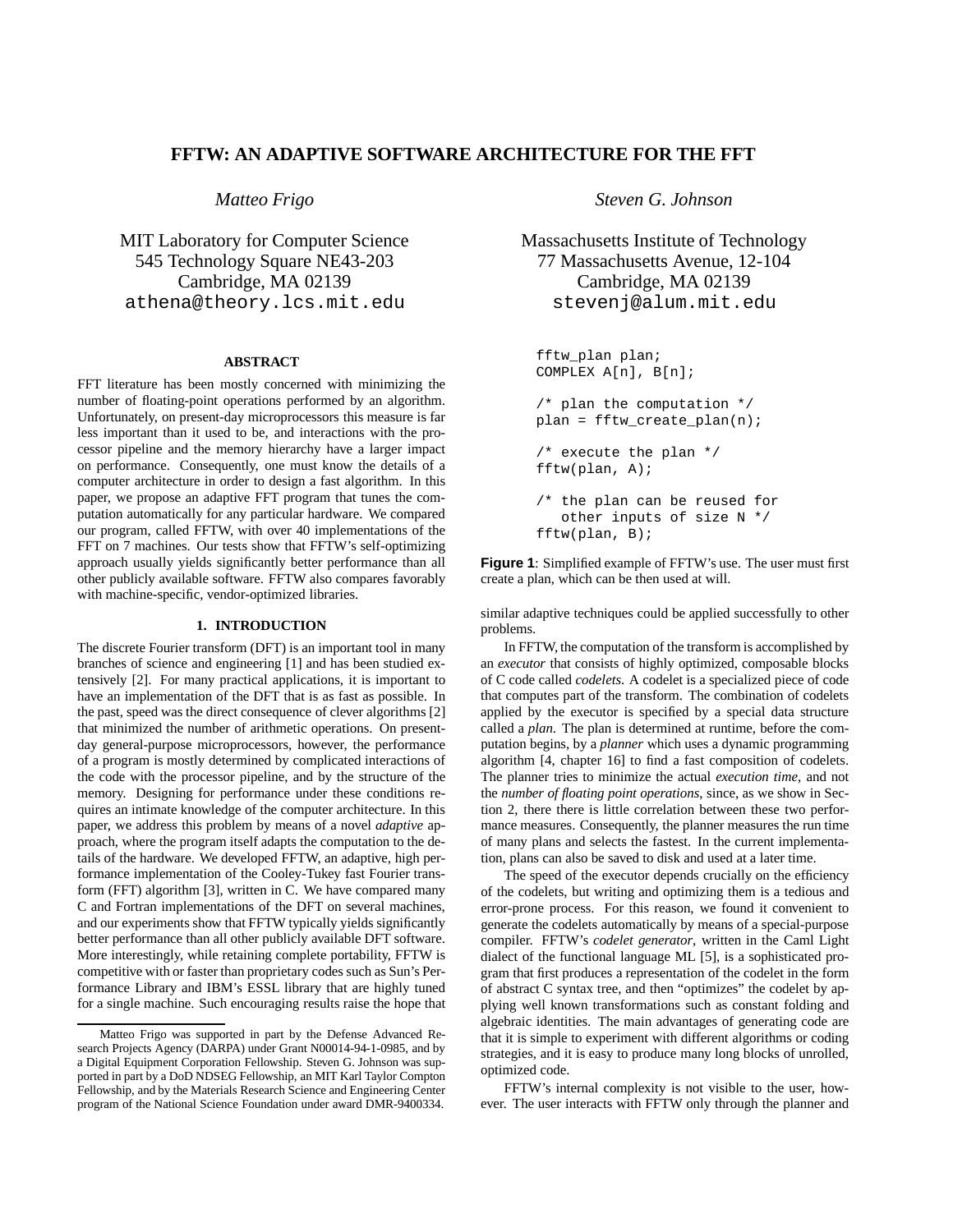the executor. (See Figure 1.) The codelet generator is not used after compile time, and the user does not need to know Caml Light or have a Caml Light compiler. FFTW provides a function that creates a plan for a transform of a specified size, and once the plan has been created it can be used as many times as needed.

The FFTW library (currently at version 1.2) is publicly available at our WWW page [6]. FFTW is *not* a toy system, but a production-quality library that already enjoys many hundreds of users. FFTW performs one- and multidimensional transforms, and it is not restricted to input sizes that are powers of <sup>2</sup>. A parallel version of the executor, written in Cilk [7], also exists.

The rest of the paper is organized as follows. In Section 2 we outline the runtime structure of FFTW, consisting of the executor and the planner. In Section 3 we briefly describe the compile-time structure of FFTW—that is, the codelet generator. In Section 4 we present part of the performance measurements we collected during the development of FFTW. Finally, in Section 5 we give some concluding remarks.

#### **2. FFTW'S RUNTIME STRUCTURE**

In this section we describe the executor, which is the part of FFTW that actually computes the transform. We also discuss how FFTW builds a plan (a sequence of instructions that specifies the operation of the executor). Finally, we present evidence that FFTW's adaptive architecture is a good idea.

The executor implements the Cooley-Tukey FFT algorithm [3], which centers around factoring the size  $N$  of the transform into  $N = N_1 N_2$ . The algorithm recursively computes  $N_1$  transforms of size  $N_2$ , multiplies the results by certain constants traditionally called *twiddle factors*, and finally computes  $N_2$  transforms of size  $N_1$ . The executor consists of a C function that implements the algorithm just outlined, and of a library of *codelets* that implement special cases of the Cooley-Tukey algorithm. Specifically, codelets come in two flavors. *Normal* codelets compute the DFT of a fixed size, and are used as the base case for the recursion. *Twiddle* codelets are like normal codelets, but in addition they multiply their input by the twiddle factors. Twiddle codelets are used for the internal levels of the recursion. The current FFTW release contains codelets for all the integers up to <sup>16</sup> and all the powers of 2 up to <sup>64</sup>, covering a wide spectrum of practical applications.

The executor takes as input the array to be transformed, and also a *plan*, which is a data structure that specifies the factorization of  $N$  as well as which codelets should be used. For example, here is a high-level description of a possible plan for a transform of length  $N = 128$ :

```
DIVIDE-AND-CONQUER(128, 4)
DIVIDE-AND-CONQUER(32, 8)
SOLVE(4)
```
In response to this plan, the executor initially computes <sup>4</sup> transforms of size <sup>32</sup> recursively, and then uses the twiddle codelet of size <sup>4</sup> to combine the results of the subproblems. In the same way, the problems of size <sup>32</sup> are divided into <sup>8</sup> problems of size <sup>4</sup>, which are solved directly using a normal codelet (as specified by the last line of the plan) and are then combined using a size-<sup>8</sup> twiddle codelet.

The executor works by explicit recursion, in contrast with the traditional loop-based implementations [1, page 608]. We chose an explicitly recursive implementation because of theoretical evidence that divide-and-conquer algorithms improve locality [8]. For example, as soon as a subproblem fits into the cache, no further cache misses are needed in order to solve that subproblem. We



**Figure 2**: Speeds vs. flops of various plans considered by the planner for  $N = 32768$ . The units of speed ("MFLOPS") and the machine are described in Section 4. Notice that the fastest plan is not the one that performs the fewest operations.

have not yet determined experimentally the relative advantages of the loop-based and recursive approaches, however. Since a codelet performs a significant amount of work, the overhead of the recursion is negligible. Moreover, recursion is easier to code and allows codelets to perform a well defined task that is independent of the context in which the codelet is used.

How does one construct a good plan? FFTW's strategy is to measure the execution time of many plans and to select the best. Ideally, FFTW's *planner* should try all possible plans. This approach, however, is not practical due to the combinatorial explosion of the number of plans. Instead, the planner uses a dynamicprogramming algorithm [4, chapter 16] to prune the search space. In order to use dynamic-programming, we assumed *optimal substructure* [4]: if an optimal plan for a size  $N$  is known, this plan is still optimal when size  $N$  is used as a subproblem of a larger transform. This assumption is in principle false because of the different states of the cache in the two cases. In practice, we tried both approaches and the simplifying hypothesis yielded good results.

In order to demonstrate the importance of the planner, as well as the difficulty of predicting the optimal plan, in Figure 2 we show the speed of various plans (measured and reported as in Section 4) as a function of the number of floating point operations (flops) required by each plan. (The planner computes an exact count of the operations.) There are two important phenomena that we can observe in this graph. First, different compositions of the codelets result in a wide range of performance, and it is important to choose the right combination. Second, the total number of flops is inadequate as a predictor of the execution time, at least for the relatively small variations in the flops that obtain for a given  $N$ .

We have found that the optimal plan depends heavily on the processor, the memory architecture, and the compiler. For example, for double-precision complex transforms,  $N = 1024$  is factored into  $1024 = 8 \cdot 8 \cdot 16$  on an UltraSPARC and into  $1024=$ 32 <sup>32</sup> on an Alpha. We currently have no theory that predicts the optimal plan, other than some heuristic rules of the form "radix  $X$ seems to work best on machine Y."

#### **3. THE CODELET GENERATOR**

In this section we describe the codelet generator, which produces optimized fragments of C code ("codelets") specialized to compute the transform of a fixed size. In the limited space available, we shall try to give the reader a flavor of how the generator works and why such a tool is important.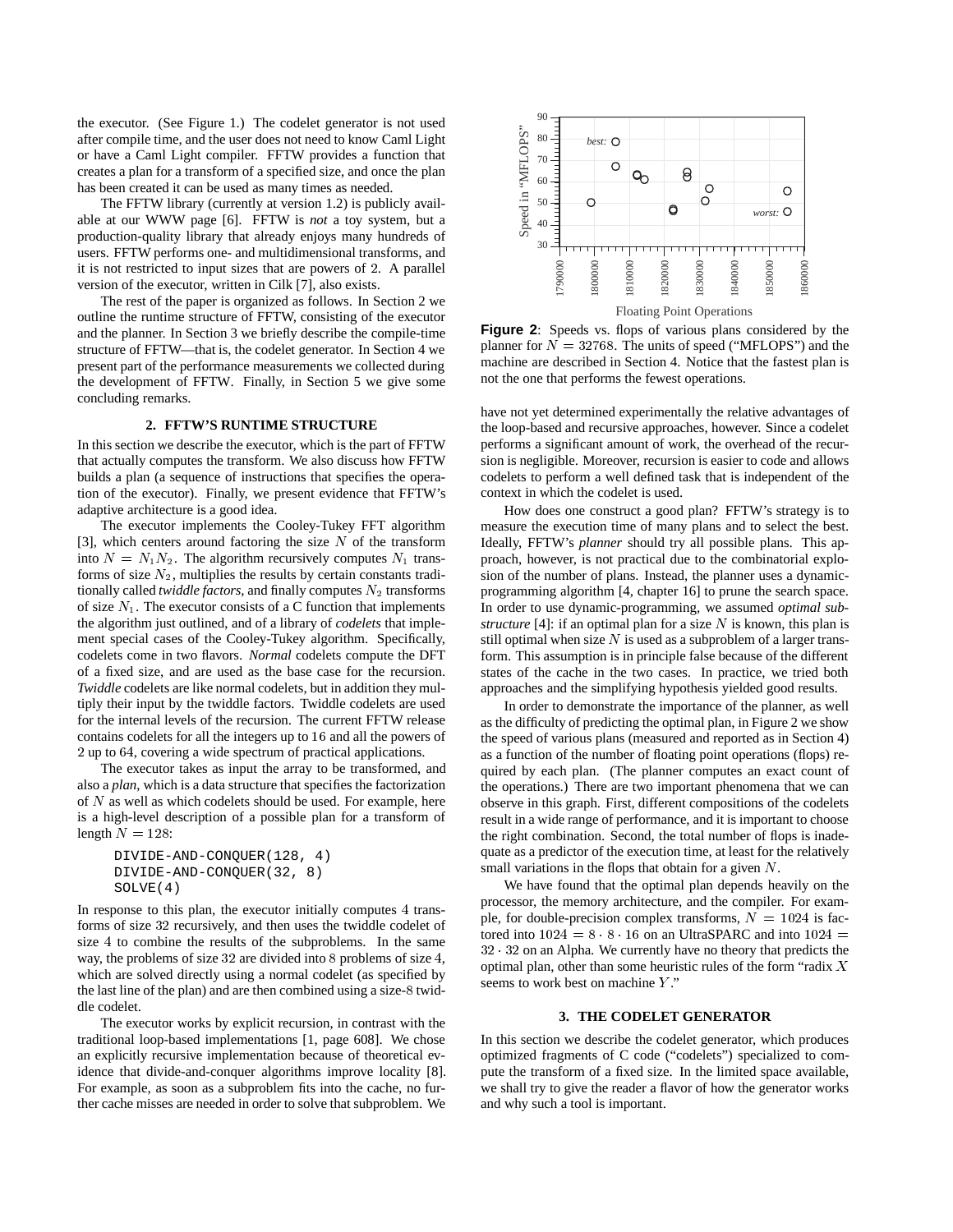```
let simplify_times = fun
  (Real a) (Real b) \rightarrow (Real (a * b))(Real a) b \rightarrowif (almost_equal a 0.0)
       then (Real 0.0)
    else if (almost_equal a 1.0) then b
    else if (almost_equal a (-1.0))
       then simplify (Uminus b)
    else Times ((Real a), b)
```
**Figure 3**: Example of the rules that constitute the optimizer. The function shown in the figure simplifies the product of two factors. If both factors are real numbers, the optimizer replaces the multiplication by a single real number. Multiplications by constants can be simplified when the constant is  $0, 1$  or  $-1$ . The actual generator contains other rules that are not shown here.

The codelet generator accepts as input an integer  $N$  and produces a normal or a twiddle codelet that computes the Fourier transform of size  $N$  (either the forward or backward transform). The generator is written in the Caml Light dialect of ML [5]. Caml is an applicative, polymorphic, and strongly typed functional language with first-class functions, algebraic data types, and pattern matching.

The generator operates on a subset of the abstract syntax tree (AST) of the C language. First, the generator produces an AST for a naïve program that computes the transform. Then, it applies local optimizations to the AST in order to improve the program. Finally, it unparses the AST to produce the desired C code.

The AST generation phase creates a crude AST for the desired codelet. This AST contains some useless code, such as multiplications by <sup>0</sup> and <sup>1</sup>, but the code is polished by the following optimization phase. The current version of the AST generator contains knowledge of many DFT algorithms, including Cooley-Tukey (in the form presented in [1, page 611]), a prime factor algorithm (as described in [1, page 619]), a split-radix algorithm [2], and Rader's algorithm for transforms of prime length [9]. Our first implementation of the Cooley-Tukey AST generator consisted of 60 lines of Caml code. The prime factor and split-radix algorithms were added using about 20 additional lines of code each. (To avoid confusion, it is worth remarking that the *codelet generator* uses a variety of algorithms for producing codelets, but the *executor* is currently only capable of composing codelets according to the Cooley-Tukey algorithm.)

The AST generator builds the syntax tree recursively. At any stage of the recursion, several algorithms are applicable, and it is not clear which one should be used. The AST generator chooses the algorithm that minimizes a certain cost function which depends on the arithmetic complexity of the codelet and its memory traffic. Experimentally, we achieved the best results by minimizing the function  $4v + f$ , where v is the number of stack variables generated, and  $f$  is the number of floating-point operations. (The coefficient <sup>4</sup> is not critical.) This choice of the cost function yielded a typical improvement of about <sup>20</sup>% over our first generator that just implemented radix-2 Cooley-Tukey. Typically with this function, if the prime factor algorithm is not applicable, the generator tends to use a radix- $\sqrt{N}$  Cooley-Tukey algorithm.

The optimizer transforms a raw AST into an equivalent one that executes much faster. The optimizer consists of a set of rules that are applied locally to all nodes of the AST. A fragment of the optimizer appears in Figure 3. The example shows that the patternmatching features of Caml are useful for writing the optimizer.



**Figure 4**: Comparison of double precision 1D complex FFTs on a Sun HPC 5000 (167MHz UltraSPARC-I). Compiled with [cc|f77] -native -fast -x05 -dalign. SunOS 5.5.1, Sun WorkShop Compilers version 4.2.

Most simplifying rules are obvious, such as " $a + 0 \Rightarrow a$ ", but other rules are more subtle. For example, because of the usual trigonometric identities, a codelet contains many floating-point constant coefficients a that come paired with  $-a$ . We found that a rule making all constants positive, propagating the minus sign accordingly, typically yielded a speed improvement of about 10–15%, because floating-point constants are typically not part of the program code, but are loaded from memory. If the same constant appears twice in a C program, the compiler recycles the first memory load.

We believe that tools like our codelet generator will become increasingly important as processors grow more and more complex and their performance becomes, practically speaking, unpredictable. While in principle it is always possible to write an assembly program that is faster than the program generated automatically, in practice this option is seldom viable. For example, FFTW tends to use high radices (such as <sup>32</sup> or <sup>64</sup>) on processors with a rich set of registers. The codelet of size <sup>64</sup> contains <sup>928</sup> additions, 248 multiplications, and <sup>156</sup> stack variables. Hand-coding such a subroutine correctly would be a formidable task even for the most talented programmer. Instead, not only does the generator produce the correct code automatically, but it also allows hacks such as the propagation of the minus sign to be implemented with just a couple of lines of code. Moreover, as we briefly mentioned earlier, it is not clear *a priori* which algorithm and coding style will lead to the best performance. Using the generator, however, we were able to produce code quickly and experiment with new ideas.

# **4. PERFORMANCE RESULTS**

We have compared FFTW with over 40 other complex FFT implementations on 7 platforms, but due to space constraints we can only present a small, characteristic selection of that data here. (For